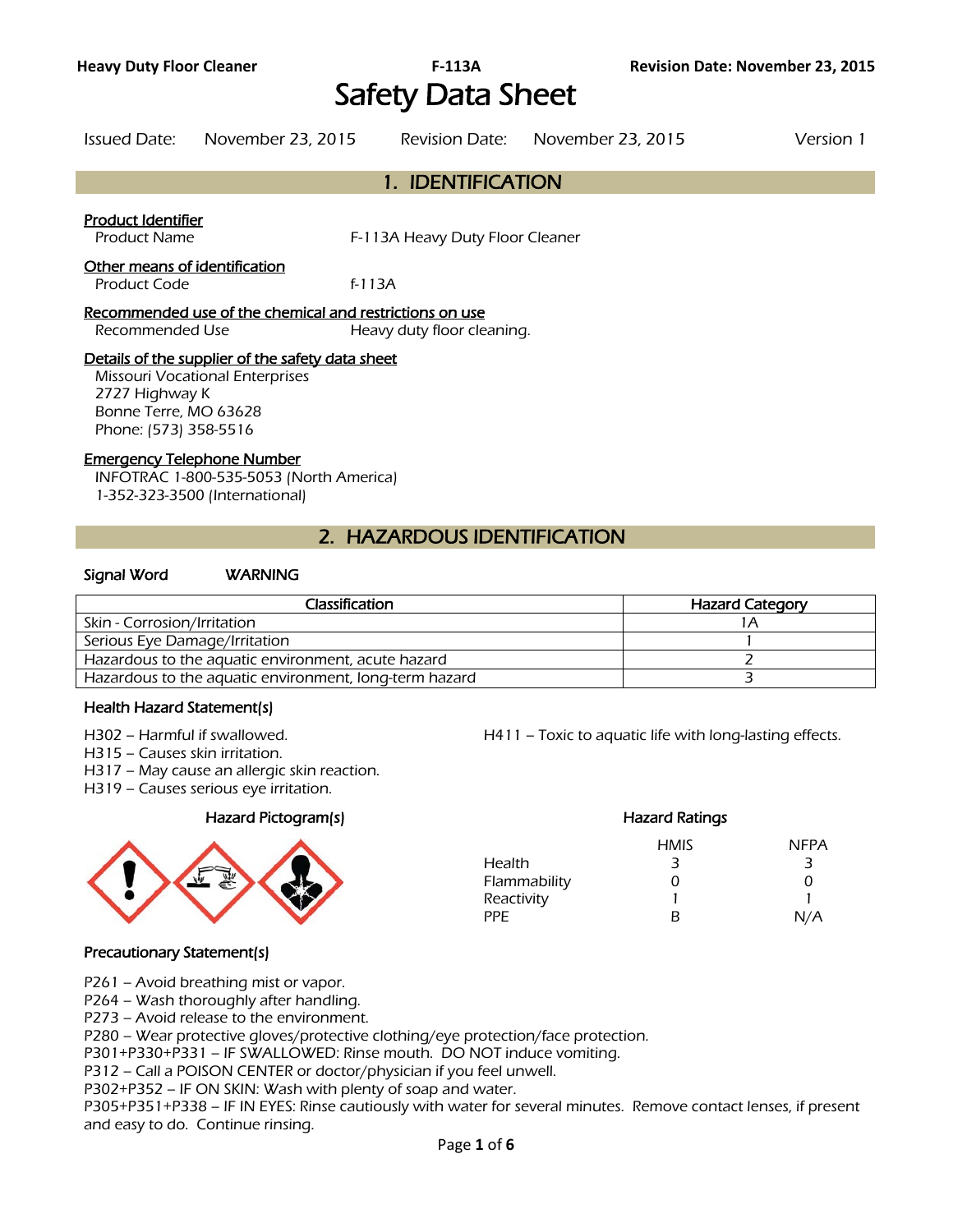P333+P313 – If skin irritation or rash occurs: Get medical advice/attention. P337+P313 – If eye irritation persists: Get medical advice/attention.

P501 – Dispose of contents/container in accordance with local/regional/national/international regulations.

#### Potential Health Effects

| <b>Skin Contact</b> | May cause skin irritation/burns.  |
|---------------------|-----------------------------------|
| <b>Eye Contact</b>  | May cause eye damage.             |
| <b>Inhalation</b>   | May cause respiratory irritation. |
| Ingestion           | May be harmful if swallowed.      |

# 3. COMPOSITION/INFORMATION ON INGREDIENT

| <b>Chemical Name/Pure Substance</b> | CAS#        | Weight-% |
|-------------------------------------|-------------|----------|
| Water                               | 7732-18-5   | 80-85    |
| Dodecylbenzene Sulfonic Acid        | 68584-22-5  | $2 - 10$ |
| Dipropylene Glycol                  | 25265-71-8  | $2 - 10$ |
| Sodium Hydroxide                    | 1310-73-2   | 1-5      |
| CalBlend DF                         | Proprietary | 1-5      |
| Trilon B Liquid BASF MTL            | $64-02-8$   | 1-5      |
| Isocil IG                           | Proprietary | $0 - 2$  |
|                                     |             |          |

\*\*If Chemical Name/CAS No is "proprietary" and/or Weight-% is listed as a range, the specific chemical identity and/or percentage of composition has been withheld as a trade secret.

# 4. FIRST-AID MEASURES

| <b>General Advice</b>               | If you feel unwell, seek medical advice (show label where possible).                                                                                                          |
|-------------------------------------|-------------------------------------------------------------------------------------------------------------------------------------------------------------------------------|
| Eye Contact                         | Rinse cautiously with water for several minutes. Remove contact lenses, if present and easy<br>to do. Continue rinsing for at least 15 minutes. Get medical advice/attention. |
| <b>Skin Contact</b>                 | Take off contaminated clothing. Wash contaminated clothing before reuse. If skin<br>irritation persists, call a physician.                                                    |
| <b>Inhalation</b>                   | Remove victim to fresh air and keep at rest in a position comfortable for breathing. Call a<br>POISON CENTER or doctor/physician if you feel unwell.                          |
| Ingestion                           | Rinse mouth. Give large amounts of water. Do NOT induce vomiting. Call a POISON<br>CENTER or doctor/physician if you feel unwell.                                             |
| Most important symptoms and effects |                                                                                                                                                                               |

#### Most important symptoms and effects

Symptoms Prolonged contact may cause painful stinging or burning of eyes and lids, watering of eye,<br>symptoms and initiation. Butlet and contact may sure acuse as we also initation as well burn and irritation. Prolonged contact may even cause severe skin irritation or mild burn.

# 5. FIRE-FIGHTING MEASURES

# Extinguishing Media

Suitable Extinguishing Media: Dry powder, water spray, or foam. Unsuitable Extinguishing Media: Water jet.

# Specific Hazards Arising from the Chemical

During fire, gases hazardous to health may be formed.

# Protective equipment and precautions for firefighters

As in any fire, wear self-contained breathing apparatus pressure-demand, MSHA/NIOSH (approved or equivalent) and full protective gear.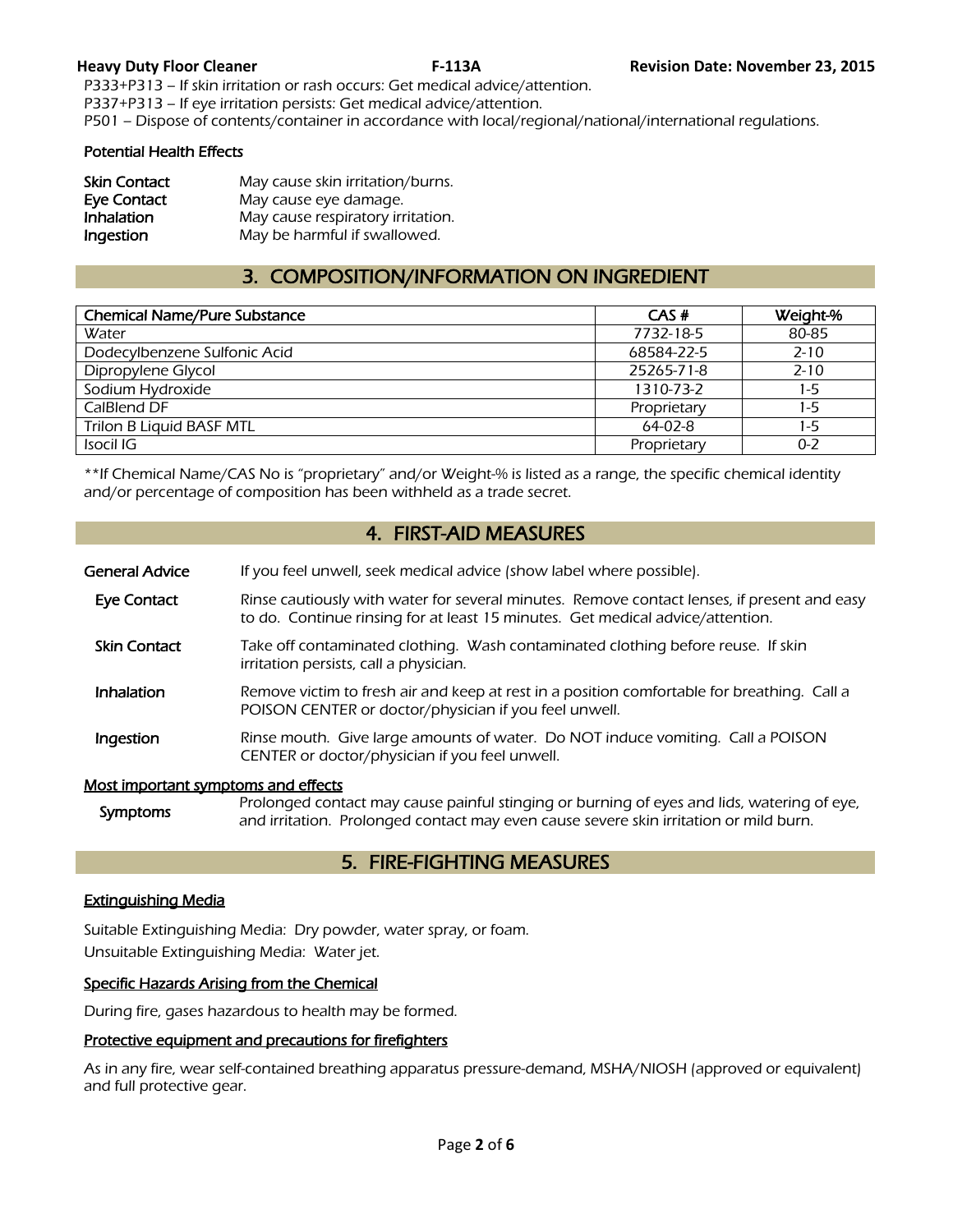6. ACCIDENTAL RELEASE MEASURES

# Personal precautions, protective equipment and emergency procedures

| Personal precautions                              | Keep unnecessary personnel away. Use personal protective equipment as<br>reguired.                                                                                           |
|---------------------------------------------------|------------------------------------------------------------------------------------------------------------------------------------------------------------------------------|
| <b>Environmental precautions</b>                  | Prevent from entering into soil, ditches, sewers, waterways and/or<br>groundwater.                                                                                           |
| Methods and material for containment and clean up |                                                                                                                                                                              |
| <b>Methods for Containment</b>                    | Prevent further leakage or spillage if safe to do so.                                                                                                                        |
| Methods for Clean up                              | Collect spillage with non-combustible absorbent material. Clean surface<br>thoroughly to remove residual contamination. Keep in suitable, closed<br>containers for disposal. |

# 7. HANDLING AND STORAGE

# Precautions for safe handling

Handle in accordance with good industrial hygiene and safety practice. Use only in well ventilated areas. Do not breathe dust/fume/gas/mist/vapors/spray. Wash face, hands, and any exposed skin thoroughly after handling. Use personal protection recommended in Section 8.

#### Conditions for safe storage, including any incompatibilities

Storage Conditions Keep containers tightly closed in a dry, cool and well-ventilated place. Store locked up. Keep away from food, drink, and feed. Incompatible Materials See section 10 of this SDS.

# 8. EXPOSURE CONTROLS/PERSONAL PROTECTION

| <b>Chemical Name</b>            | ACGIH TLV                     | osha pel                  | <b>NIOSH IDLH</b>             |
|---------------------------------|-------------------------------|---------------------------|-------------------------------|
| Sodium Hydroxide<br>(1310-73-2) | 2 mg/m <sup>3</sup> , Ceiling | 2 mg/m <sup>3</sup> , PEL | 2 mg/m <sup>3</sup> , Ceiling |

# Appropriate engineering controls

Engineering Controls Apply technical measures to comply with the occupational exposure limits.

# Individual protection measures, such as personal protective equipment

| Eye/Face Protection                   | Wear approved safety goggles.                                                                                                                                              |
|---------------------------------------|----------------------------------------------------------------------------------------------------------------------------------------------------------------------------|
| Skin and Body Protection              | Wear appropriate clothing to prevent repeated or prolonged skin contact.                                                                                                   |
| <b>Respiratory Protection</b>         | Ensure adequate ventilation, especially in confined areas.                                                                                                                 |
| <b>General Hygiene Considerations</b> | Do not eat, drink, or smoke when using this product. Wash contaminated<br>clothing before reuse. Handle in accordance with good industrial hygiene<br>and safety practice. |

# 9. PHYSICAL AND CHEMICAL PROPERTIES

#### **Appearance**

| <b>Physical State</b><br>Color                                           | Liguid<br>Yellow                          | Odor<br><b>Odor Threshold</b> | Not Determined<br>Not Determined |
|--------------------------------------------------------------------------|-------------------------------------------|-------------------------------|----------------------------------|
| Property                                                                 | <b>Values</b>                             | Remarks - Method              |                                  |
| pН<br>Melting Point/Freezing Point<br><b>Boiling Point/Boiling Range</b> | 12-13<br>Not determined<br>Not determined |                               |                                  |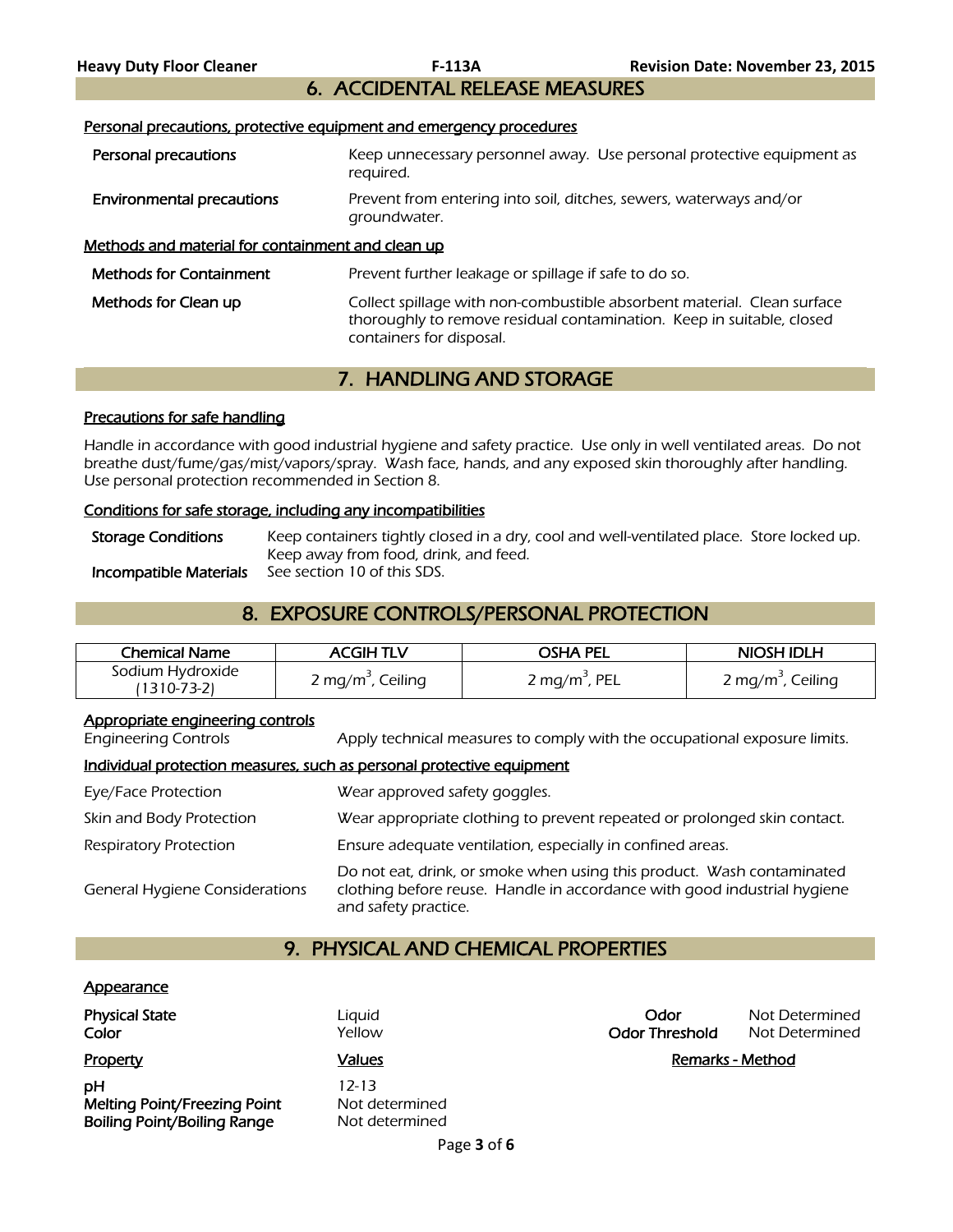**Heavy Duty Floor Cleaner Reavy Duty Floor Cleaner Reavy Duty Floor Cleaner Revision Date: November 23, 2015**<br>**Revision Date: November 23, 2015** Evaporation Rate Not determined **Flammability (Solid, Gas)** Liquid- Not applicable<br>
Upper Flammability Limits Mot determined Upper Flammability Limits Lower Flammability Limits Not determined Vapor Pressure **Not determined** Vapor Density Not determined Specific Gravity Not determined Water Solubility **Complete** Solubility in other solvents Not determined Partition Coefficient Not determined **Auto-ignition Temperature** Not determined<br> **Decomposition Temperature** Not determined Decomposition Temperature Viscosity **Not determined** Explosive Properties Not determined Oxidizing Properties Not determined

Not determined

# 10. STABILITY AND REACTIVITY

| Reactivity                                        | Not reactive under normal conditions.                                                             |
|---------------------------------------------------|---------------------------------------------------------------------------------------------------|
| <b>Chemical Stability</b>                         | Stable under recommended storage conditions.                                                      |
| <b>Conditions to Avoid</b>                        | Contact with incompatible materials. Exposure to sunlight. Temperatures<br>above 130 $\degree$ E. |
| Incompatible materials                            | Amines, oxidizing agents, reducing agents, and strong acids.                                      |
| <b>Hazardous Decomposition</b><br><b>Products</b> | Hydrogen chloride gas, sulphur oxides, nitrogen oxides, carbon oxides.                            |
| <b>Hazardous Polymerization</b>                   | Not available.                                                                                    |

# 11. TOXICOLOGICAL INFORMATION

# Mixture Toxicity

Toxicological data have not been determined specifically for this product.

# 12. ECOLOGICAL INFORMATION

# **Ecotoxicity**

Ecological studies have not been carried out on this product.

# 13. DISPOSAL CONSIDERATIONS

| <b>Disposal Instructions</b>             | Dispose of in accordance with local, regional, national, and international<br>requlations.                                                                                                                       |
|------------------------------------------|------------------------------------------------------------------------------------------------------------------------------------------------------------------------------------------------------------------|
| Hazardous Waste Code                     | Not available.                                                                                                                                                                                                   |
| Waste from residues / unused<br>products | Reuse or recycle if possible. Dispose of in accordance with local, regional,<br>national, and international regulations.                                                                                         |
| <b>Contaminated Packaging</b>            | Since emptied containers may retain product residue, follow label warnings<br>even after container is emptied. Empty containers should be taken to an<br>approved waste handling site for recycling or disposal. |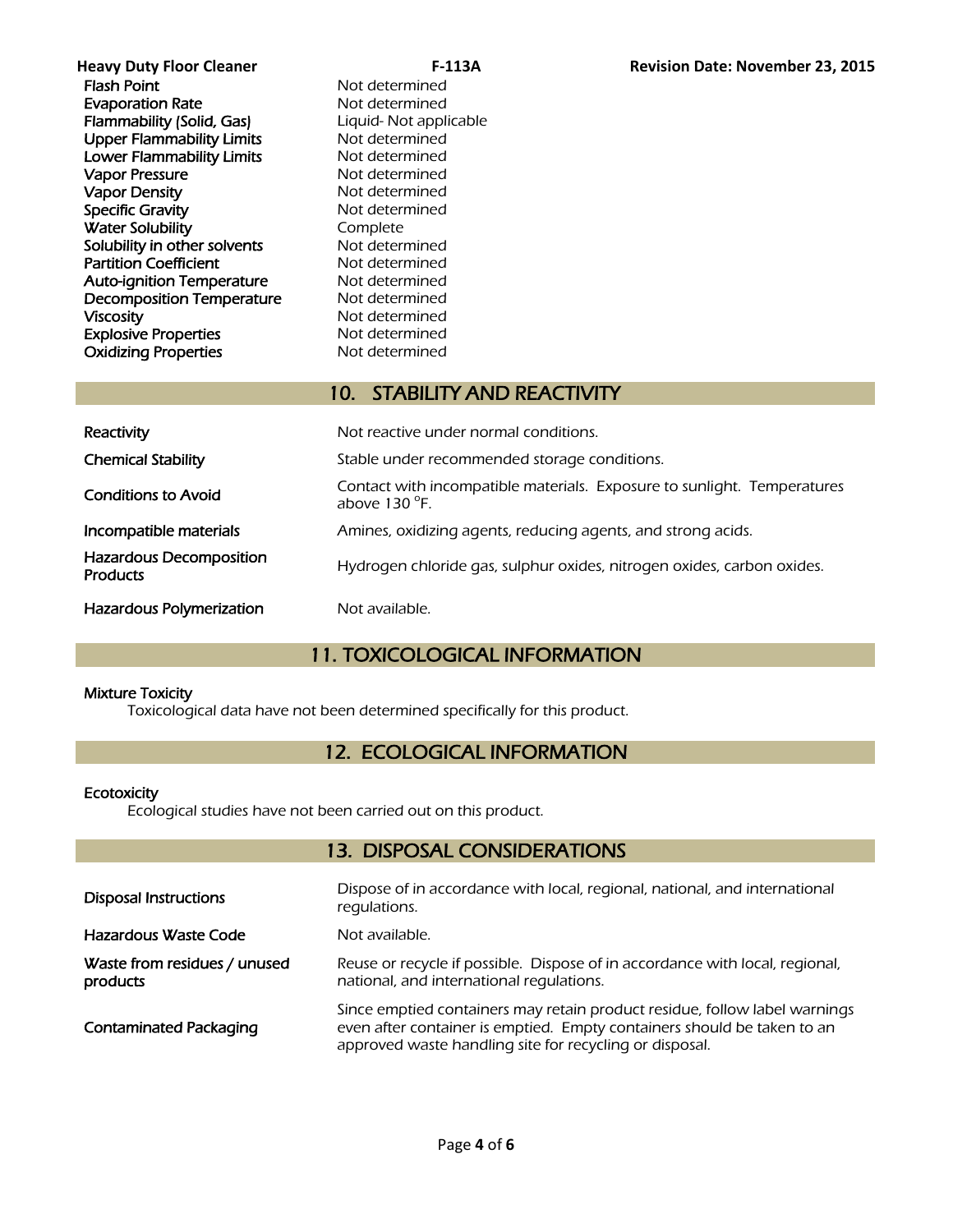# 14. TRANSPORT INFORMATION

|--|

Please see current shipping paper for most up to date shipping information, including exemptions and special circumstances.

DOT I.D. Number Not available. DOT Proper Shipping Name Not available. DOT Hazard Classes: US DOT Not available.<br>
Road (ADR) Not available. Road (ADR) Air (ICAO/IMDG) Not available. Sea (IMO/IMDG) Not available.

**Packing Group Not available.**<br> **DOT Label Not available.** 

Not available.

# 15. REGULATORY INFORMATION

# U.S. Federal Regulations

Contents of this SDS comply with OSHA Hazard Communication Standard CFR 1910.1200.

# OSHA Hazard Communication Standard (29 CFR 1910.1200)

( X ) Hazardous ( ) Non- Hazardous

# SARA TITLE III

| Section 302/304 | Extremely Hazardous Substances: None.                          |
|-----------------|----------------------------------------------------------------|
| Section 311/312 | (40CFR370) Hazardous Categories: Acute.                        |
| Section 313     | Contains the following SARA 313 Toxic Release Chemicals: None. |

# **CERCLA**

CERCLA Regulatory Sulfuric Acid (7664-93-9) and Sodium Hydroxide (1310-73-2)

# State Regulations

# California Prop 65

 This product may contain the following ingredient(s) known to the state of California to cause cancer, birth defects or other reproductive harm: Sulfur Dioxide (7446-09-5)

#### Inventories

| Component                                          | <b>TSCA</b><br>(United<br>States) | <b>DSL</b><br>(Canada) | <b>EINECS/ELINCS</b><br>(Europe) | <b>ENCS</b><br>(Japan) | China<br>(IECSC) | <b>KECL</b><br>(Korea) | <b>PICCS</b><br>(Philippines) | <b>AICS</b><br>(Australia) |
|----------------------------------------------------|-----------------------------------|------------------------|----------------------------------|------------------------|------------------|------------------------|-------------------------------|----------------------------|
| CalBlend DF<br>(Proprietary)                       | X                                 | X                      | X                                |                        | X                |                        |                               | X                          |
| Dipropylene<br>Glycol<br>(25265-71-8)              | X                                 | X                      | X                                | X                      | X                | X                      | X                             | X                          |
| Sodium<br>Hydroxide<br>$1310 - 73 - 2$             | X                                 | X                      | X                                | X                      | X                | X                      | X                             | X                          |
| Trilon B<br>Liquid BASF<br><b>MTL</b><br>(64-02-8) | X                                 | X                      | X                                | X                      | X                | X                      | X                             | X                          |